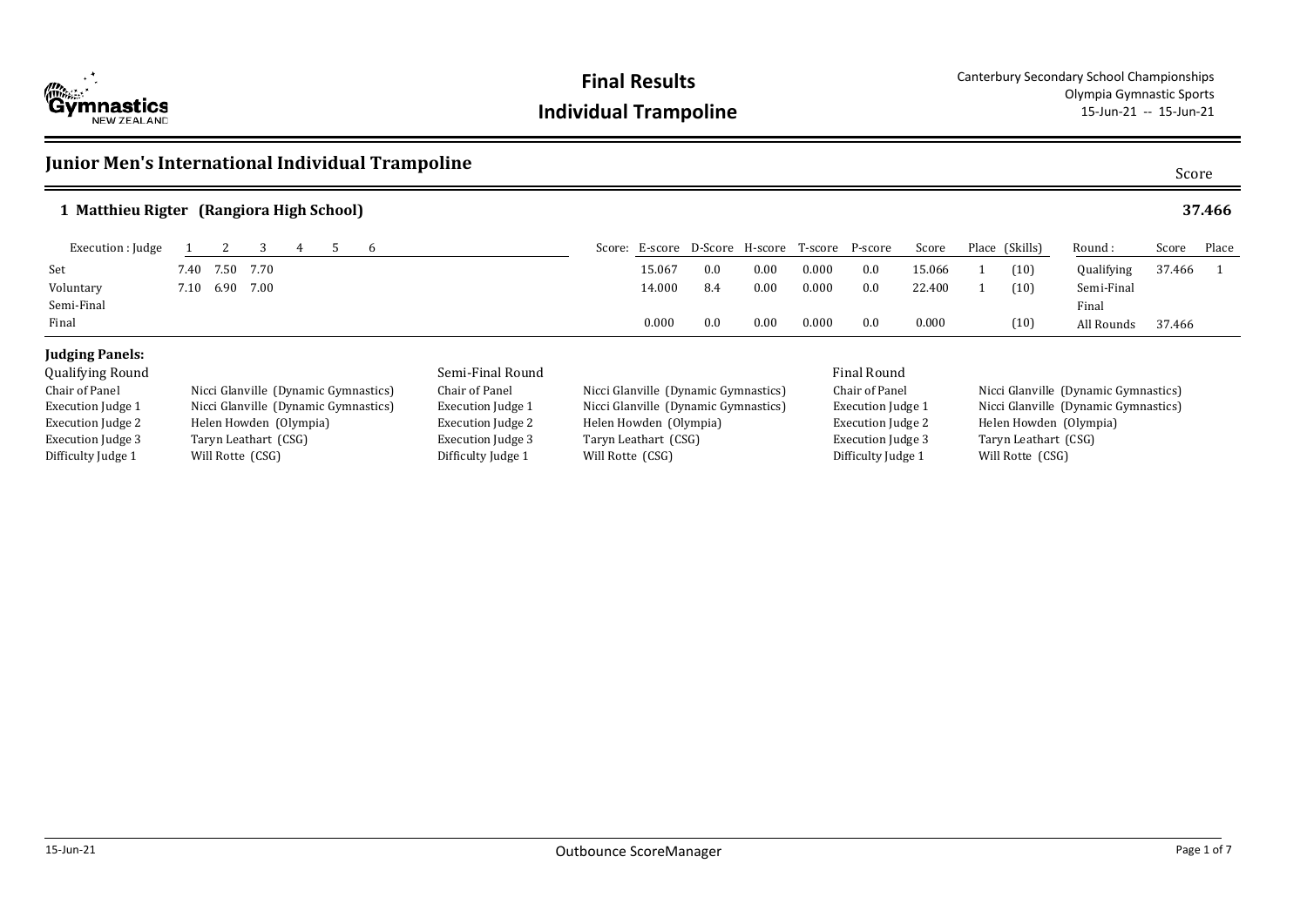

### **Sub-Junior Women's International Individual Trampoline**

|                          | 1 Lauren Sheere (Marian College)     |                          |                        |                                                            |                                                |      |       |                   |        |                      |                                      |                                      |        | 41.699 |  |
|--------------------------|--------------------------------------|--------------------------|------------------------|------------------------------------------------------------|------------------------------------------------|------|-------|-------------------|--------|----------------------|--------------------------------------|--------------------------------------|--------|--------|--|
| Execution : Judge        | 3<br>6<br>5                          |                          |                        |                                                            | Score: E-score D-Score H-score T-score P-score |      |       |                   | Score  |                      | Place (Skills)                       | Round :                              | Score  | Place  |  |
| Set                      | 8.90<br>8.40<br>8.30                 |                          |                        | 17.067                                                     | 0.0                                            | 0.00 | 0.000 | 0.0               | 17.066 |                      | (10)                                 | Qualifying                           | 41.699 |        |  |
| Voluntary                | 8.50<br>8.20<br>8.10                 |                          |                        | 16.533                                                     | 8.1                                            | 0.00 | 0.000 | 0.0               | 24.633 |                      | (10)                                 | Semi-Final                           |        |        |  |
| Semi-Final               |                                      |                          |                        |                                                            |                                                |      |       |                   |        |                      |                                      | Final                                |        |        |  |
| Final                    |                                      |                          |                        | 0.000                                                      | 0.0                                            | 0.00 | 0.000 | 0.0               | 0.000  |                      | (10)                                 | All Rounds                           | 41.699 |        |  |
| <b>Judging Panels:</b>   |                                      |                          |                        |                                                            |                                                |      |       |                   |        |                      |                                      |                                      |        |        |  |
| <b>Qualifying Round</b>  |                                      | Semi-Final Round         |                        |                                                            |                                                |      |       | Final Round       |        |                      |                                      |                                      |        |        |  |
| Chair of Panel           | Nicci Glanville (Dynamic Gymnastics) | Chair of Panel           |                        |                                                            | Nicci Glanville (Dynamic Gymnastics)           |      |       | Chair of Panel    |        |                      | Nicci Glanville (Dynamic Gymnastics) |                                      |        |        |  |
| <b>Execution Judge 1</b> | Nicci Glanville (Dynamic Gymnastics) | <b>Execution Judge 1</b> |                        |                                                            | Nicci Glanville (Dynamic Gymnastics)           |      |       | Execution Judge 1 |        |                      |                                      | Nicci Glanville (Dynamic Gymnastics) |        |        |  |
| Execution Judge 2        | Helen Howden (Olympia)               | Execution Judge 2        | Helen Howden (Olympia) |                                                            |                                                |      |       | Execution Judge 2 |        |                      | Helen Howden (Olympia)               |                                      |        |        |  |
| Execution Judge 3        | Taryn Leathart (CSG)                 | Execution Judge 3        |                        | Taryn Leathart (CSG)                                       |                                                |      |       | Execution Judge 3 |        | Taryn Leathart (CSG) |                                      |                                      |        |        |  |
| Difficulty Judge 1       | Will Rotte (CSG)                     | Difficulty Judge 1       |                        | Difficulty Judge 1<br>Will Rotte (CSG)<br>Will Rotte (CSG) |                                                |      |       |                   |        |                      |                                      |                                      |        |        |  |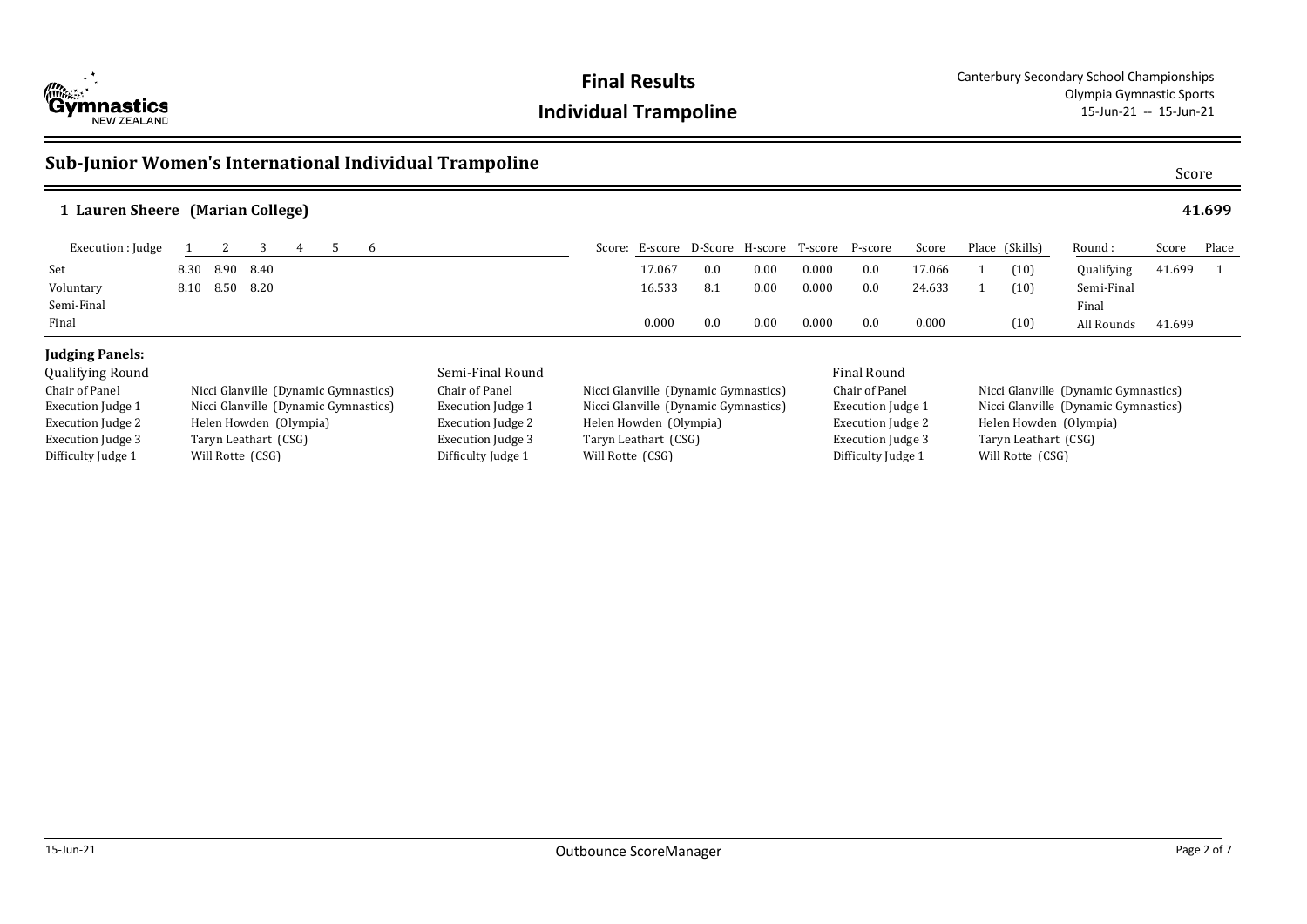| <b>Cymnastics</b><br><b>NEW ZEALAND</b> |
|-----------------------------------------|

|                                                                                                                                                                               | 17+ Women's Individual Trampoline                                                                                                                                                                                                                                                                  |                        |                   |   |   |   |  |  |                                                                    |                                                                              |                      |                                   |                                                                                                                                         |                           | Score                        |                                                                    |                                                                              |                  |            |
|-------------------------------------------------------------------------------------------------------------------------------------------------------------------------------|----------------------------------------------------------------------------------------------------------------------------------------------------------------------------------------------------------------------------------------------------------------------------------------------------|------------------------|-------------------|---|---|---|--|--|--------------------------------------------------------------------|------------------------------------------------------------------------------|----------------------|-----------------------------------|-----------------------------------------------------------------------------------------------------------------------------------------|---------------------------|------------------------------|--------------------------------------------------------------------|------------------------------------------------------------------------------|------------------|------------|
| 1 Renee Martin (St Margaret's College)                                                                                                                                        |                                                                                                                                                                                                                                                                                                    |                        |                   |   |   |   |  |  |                                                                    |                                                                              |                      |                                   |                                                                                                                                         |                           |                              |                                                                    |                                                                              |                  | 36.299     |
| Execution : Judge                                                                                                                                                             |                                                                                                                                                                                                                                                                                                    | 2                      | 3                 | 4 | 5 | 6 |  |  |                                                                    | Score: E-score D-Score H-score T-score P-score                               |                      |                                   |                                                                                                                                         | Score                     |                              | Place (Skills)                                                     | Round :                                                                      | Score            | Place      |
| Set<br>Voluntary<br>Semi-Final<br>Final                                                                                                                                       | 8.00                                                                                                                                                                                                                                                                                               | 7.60<br>7.60 7.50      | 7.40<br>7.50      |   |   |   |  |  | 15.333<br>15.067<br>0.000                                          | 0.0<br>5.9<br>0.0                                                            | 0.00<br>0.00<br>0.00 | 0.000<br>0.000<br>0.000           | 0.0<br>0.0<br>0.0                                                                                                                       | 15.333<br>20.966<br>0.000 | $\mathbf{1}$<br>$\mathbf{1}$ | (10)<br>(10)<br>(10)                                               | Qualifying<br>Semi-Final<br>Final<br>All Rounds                              | 36.299<br>36.299 | 1          |
| 2 Lexi Ross (Burnside High School)                                                                                                                                            |                                                                                                                                                                                                                                                                                                    |                        |                   |   |   |   |  |  |                                                                    |                                                                              |                      |                                   |                                                                                                                                         |                           | 35.133                       |                                                                    |                                                                              |                  |            |
| Execution : Judge                                                                                                                                                             |                                                                                                                                                                                                                                                                                                    | 2                      | 3                 | 4 | 5 | 6 |  |  |                                                                    | Score: E-score D-Score H-score                                               |                      | T-score                           | P-score                                                                                                                                 | Score                     |                              | Place (Skills)                                                     | Round:                                                                       | Score            | Place      |
| Set<br>Voluntary<br>Semi-Final<br>Final                                                                                                                                       | 7.70                                                                                                                                                                                                                                                                                               | 7.50<br>6.90 6.80      | 7.50<br>7.00      |   |   |   |  |  | 15.133<br>13.800<br>0.000                                          | 0.0<br>6.2<br>0.0                                                            | 0.00<br>0.00<br>0.00 | 0.000<br>0.000<br>0.000           | 0.0<br>0.0<br>0.0                                                                                                                       | 15.133<br>20.000<br>0.000 | 2<br>2                       | (10)<br>(10)<br>(10)                                               | Qualifying<br>Semi-Final<br>Final<br>All Rounds                              | 35.133<br>35.133 | 2          |
| 3 Marlese Schoonderbeek (Ashburton College)                                                                                                                                   |                                                                                                                                                                                                                                                                                                    |                        |                   |   |   |   |  |  |                                                                    |                                                                              |                      |                                   |                                                                                                                                         |                           |                              |                                                                    |                                                                              |                  | 25.266     |
| Execution : Judge<br>Set<br>Voluntary                                                                                                                                         | 4.20                                                                                                                                                                                                                                                                                               | 2<br>4.20<br>6.70 6.40 | 3<br>4.40<br>6.30 | 4 | 5 | 6 |  |  | 8.533<br>12.933                                                    | Score: E-score D-Score H-score<br>0.0<br>3.8                                 | 0.00<br>0.00         | T-score P-score<br>0.000<br>0.000 | 0.0<br>0.0                                                                                                                              | Score<br>8.533<br>16.733  | 3<br>3                       | Place (Skills)<br>(6)<br>(9)                                       | Round:<br>Qualifying<br>Semi-Final                                           | Score<br>25.266  | Place<br>3 |
| Semi-Final<br>Final                                                                                                                                                           |                                                                                                                                                                                                                                                                                                    |                        |                   |   |   |   |  |  | 0.000                                                              | 0.0                                                                          | 0.00                 | 0.000                             | 0.0                                                                                                                                     | 0.000                     |                              | (10)                                                               | Final<br>All Rounds                                                          | 25.266           |            |
| <b>Judging Panels:</b><br><b>Qualifying Round</b><br>Chair of Panel<br><b>Execution Judge 1</b><br><b>Execution Judge 2</b><br><b>Execution Judge 3</b><br>Difficulty Judge 1 | Semi-Final Round<br>Nicci Glanville (Dynamic Gymnastics)<br>Chair of Panel<br>Nicci Glanville (Dynamic Gymnastics)<br><b>Execution Judge 1</b><br>Helen Howden (Olympia)<br><b>Execution Judge 2</b><br>Taryn Leathart (CSG)<br><b>Execution Judge 3</b><br>Will Rotte (CSG)<br>Difficulty Judge 1 |                        |                   |   |   |   |  |  | Helen Howden (Olympia)<br>Taryn Leathart (CSG)<br>Will Rotte (CSG) | Nicci Glanville (Dynamic Gymnastics)<br>Nicci Glanville (Dynamic Gymnastics) |                      |                                   | <b>Final Round</b><br>Chair of Panel<br>Execution Judge 1<br><b>Execution Judge 2</b><br><b>Execution Judge 3</b><br>Difficulty Judge 1 |                           |                              | Helen Howden (Olympia)<br>Taryn Leathart (CSG)<br>Will Rotte (CSG) | Nicci Glanville (Dynamic Gymnastics)<br>Nicci Glanville (Dynamic Gymnastics) |                  |            |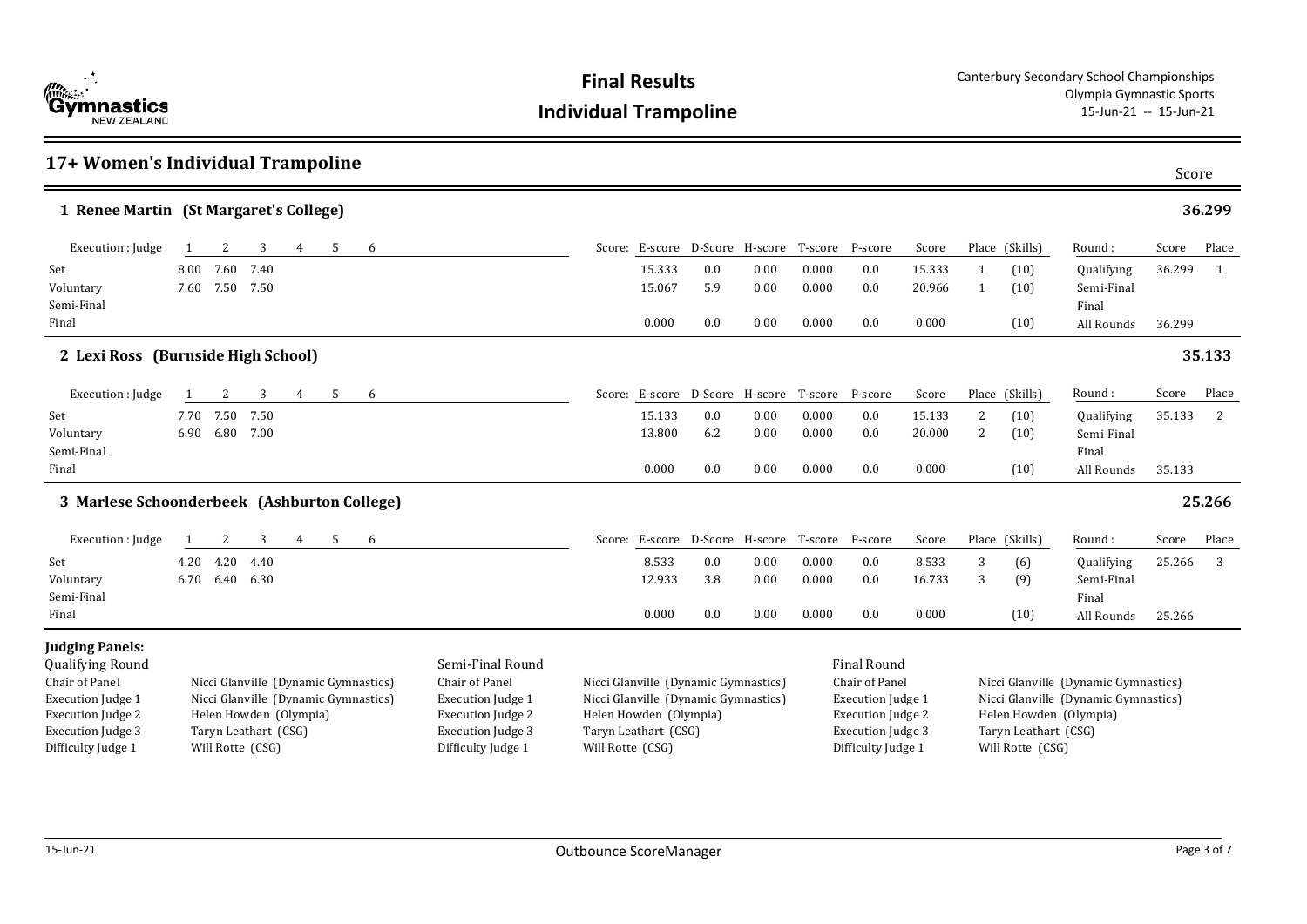

Difficulty Judge 1 Will Rotte (CSG)

### **15-16 Women's Individual Trampoline** Score **Cleo Pearce (Christchurch Girls High School) 1 35.633** 35.633 Round : Qualifying Semi-Final Final All Rounds Score Place 35.633 1 Execution : Judge 1 2 3 4 5 6 Score: E-score D-Score: H-score T-score P-score Score: Score: E-score P-score P-score Score Place (Skills) Set 7.80 8.00 8.20 16.000 0.0 0.00 0.000 0.0 16.000 1 (10) Voluntary 6.40 7.00 7.20 13.733 5.9 0.00 0.000 0.0 19.633 1 (10) Semi-Final 0.000 0.000 0.000 0.000 0.000 0.000 0.000 0.000 0.000 0.000 0.000 0.000 0.000 0.000 0.000 0.000 0.000 0.000 0.000 0.000 0.000 0.000 0.000 0.000 0.000 0.000 0.000 0.000 0.000 0.000 0.000 0.000 0.000 0.000 0.000 0 Final 0.000 0.0 0.00 0.000 0.0 0.000 (10) **Judging Panels:** Qualifying Round Semi-Final Round Final Round Chair of Panel Nicci Glanville (Dynamic Gymnastics) Execution Judge 1 Nicci Glanville (Dynamic Gymnastics) Execution Judge 2 Helen Howden (Olympia) Execution Judge 3 Taryn Leathart (CSG) Chair of Panel Nicci Glanville (Dynamic Gymnastics) Execution Judge 1 Nicci Glanville (Dynamic Gymnastics)<br>Execution Judge 2 Helen Howden (Olympia) Helen Howden (Olympia) Execution Judge 3 Taryn Leathart (CSG)<br>Difficulty Judge 1 Will Rotte (CSG) Chair of Panel Nicci Glanville (Dynamic Gymnastics) Execution Judge 1 Nicci Glanville (Dynamic Gymnastics) Execution Judge 2 Helen Howden (Olympia) Execution Judge 3 Taryn Leathart (CSG)<br>Difficulty Judge 1 Will Rotte (CSG)

Difficulty Judge 1

Difficulty Judge 1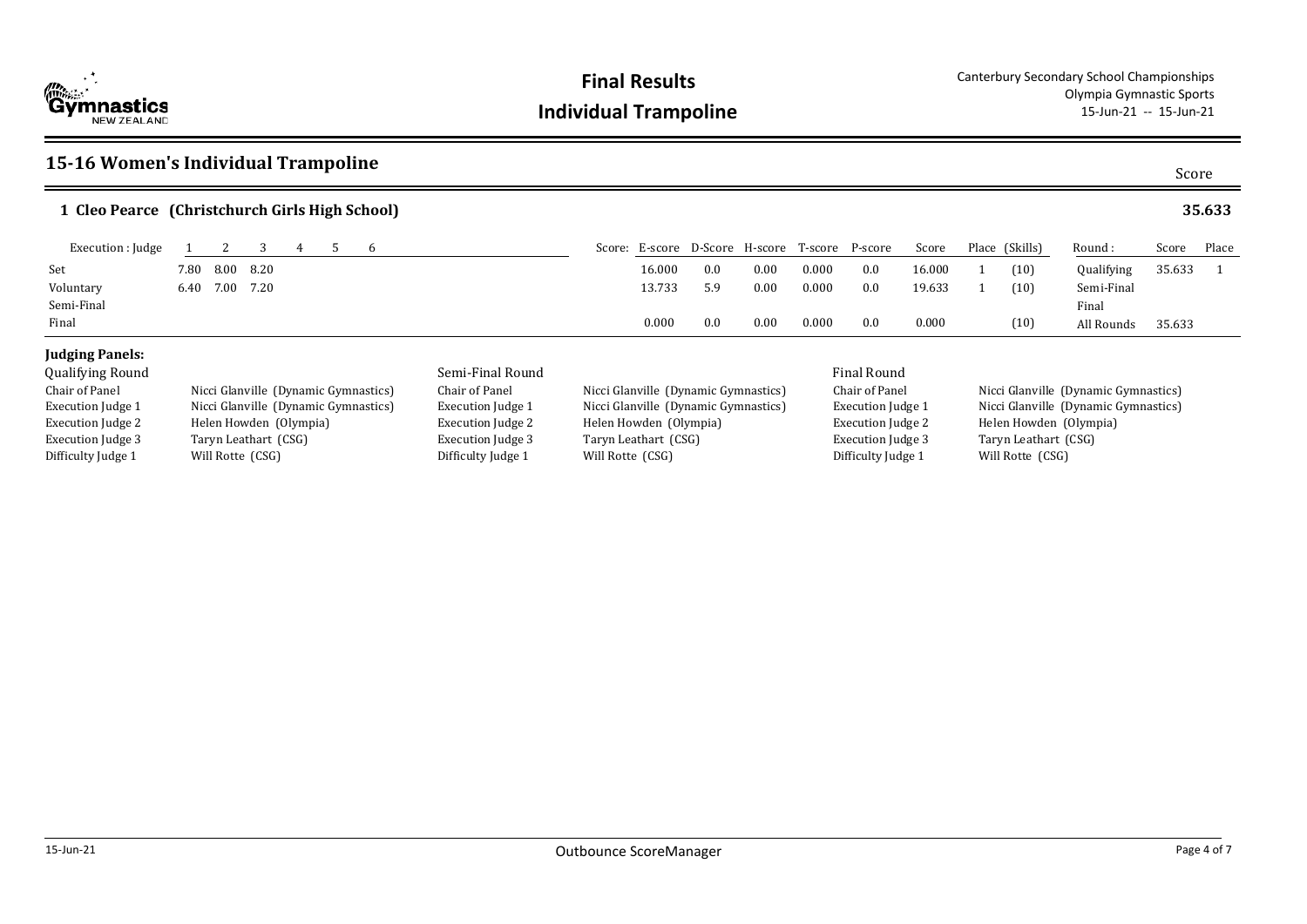| 13-14 Women's Individual Trampoline       |   |                             |              |                |   |   |                                                         |                           |                   |                                                |                         |                       |                           |                     |                      |                                                 | Score            |                |
|-------------------------------------------|---|-----------------------------|--------------|----------------|---|---|---------------------------------------------------------|---------------------------|-------------------|------------------------------------------------|-------------------------|-----------------------|---------------------------|---------------------|----------------------|-------------------------------------------------|------------------|----------------|
| 1 Jessica Penney (Lincoln High School)    |   |                             |              |                |   |   |                                                         |                           |                   |                                                |                         |                       |                           |                     |                      |                                                 |                  | 38.799         |
| Execution : Judge                         | 1 | 2                           | 3            | 4              | 5 | 6 |                                                         |                           |                   | Score: E-score D-Score H-score T-score P-score |                         |                       | Score                     |                     | Place (Skills)       | Round:                                          | Score            | Place          |
| Set<br>Voluntary<br>Semi-Final<br>Final   |   | 8.60 8.70<br>7.70 7.30 7.60 | 9.00         |                |   |   |                                                         | 17.533<br>15.067<br>0.000 | 0.0<br>6.2<br>0.0 | 0.00<br>0.00<br>0.00                           | 0.000<br>0.000<br>0.000 | 0.0<br>0.0<br>0.0     | 17.533<br>21.266<br>0.000 | 1<br>$\mathbf{1}$   | (10)<br>(10)<br>(10) | Qualifying<br>Semi-Final<br>Final<br>All Rounds | 38.799<br>38.799 | 1              |
|                                           |   |                             |              |                |   |   | 2 Layla-Leigh Johnson (Te Kura Kaupapa Maori o Waitaha) |                           |                   |                                                |                         |                       |                           |                     |                      |                                                 |                  | 37.666         |
| Execution : Judge                         | 1 | 2                           | 3            | 4              | 5 | 6 |                                                         |                           |                   | Score: E-score D-Score H-score T-score P-score |                         |                       | Score                     |                     | Place (Skills)       | Round:                                          | Score            | Place          |
| Set<br>Voluntary<br>Semi-Final<br>Final   |   | 8.30 8.00<br>7.90 8.00      | 8.40<br>7.80 |                |   |   |                                                         | 16.467<br>15.800<br>0.000 | 0.0<br>5.4<br>0.0 | 0.00<br>0.00<br>0.00                           | 0.000<br>0.000<br>0.000 | 0.0<br>0.0<br>0.0     | 16.466<br>21.200<br>0.000 | 3<br>2              | (10)<br>(10)<br>(10) | Qualifying<br>Semi-Final<br>Final<br>All Rounds | 37.666<br>37.666 | 2              |
| 3 Nicola McLachlan (Burnside High School) |   |                             |              |                |   |   |                                                         |                           |                   |                                                |                         |                       |                           |                     |                      |                                                 |                  | 36.299         |
| Execution : Judge                         | 1 | 2                           | 3            | 4              | 5 | 6 |                                                         |                           |                   | Score: E-score D-Score H-score T-score P-score |                         |                       | Score                     |                     | Place (Skills)       | Round:                                          | Score            | Place          |
| Set<br>Voluntary<br>Semi-Final<br>Final   |   | 8.50 8.20<br>6.50 7.00 7.00 | 8.40         |                |   |   |                                                         | 16.733<br>13.667<br>0.000 | 0.0<br>5.9<br>0.0 | 0.00<br>0.00<br>0.00                           | 0.000<br>0.000<br>0.000 | 0.0<br>0.0<br>0.0     | 16.733<br>19.566<br>0.000 | 2<br>3              | (10)<br>(10)<br>(10) | Qualifying<br>Semi-Final<br>Final<br>All Rounds | 36.299<br>36.299 | 3              |
| 4 Jamie Glanville (Ashburton College)     |   |                             |              |                |   |   |                                                         |                           |                   |                                                |                         |                       |                           |                     |                      |                                                 |                  | 34.132         |
| Execution : Judge                         | 1 | 2                           | 3            | $\overline{4}$ | 5 | 6 |                                                         |                           |                   | Score: E-score D-Score H-score T-score         |                         | P-score               | Score                     |                     | Place (Skills)       | Round:                                          | Score            | Place          |
| Set<br>Voluntary<br>Semi-Final<br>Final   |   | 7.60 7.20<br>7.50 7.40 7.10 | 7.50         |                |   |   |                                                         | 14.867<br>14.667<br>0.000 | 0.0<br>4.6<br>0.0 | 0.00<br>0.00<br>0.00                           | 0.000<br>0.000<br>0.000 | $0.0\,$<br>0.0<br>0.0 | 14.866<br>19.266<br>0.000 | $\overline{4}$<br>4 | (10)<br>(10)<br>(10) | Qualifying<br>Semi-Final<br>Final<br>All Rounds | 34.132<br>34.132 | $\overline{4}$ |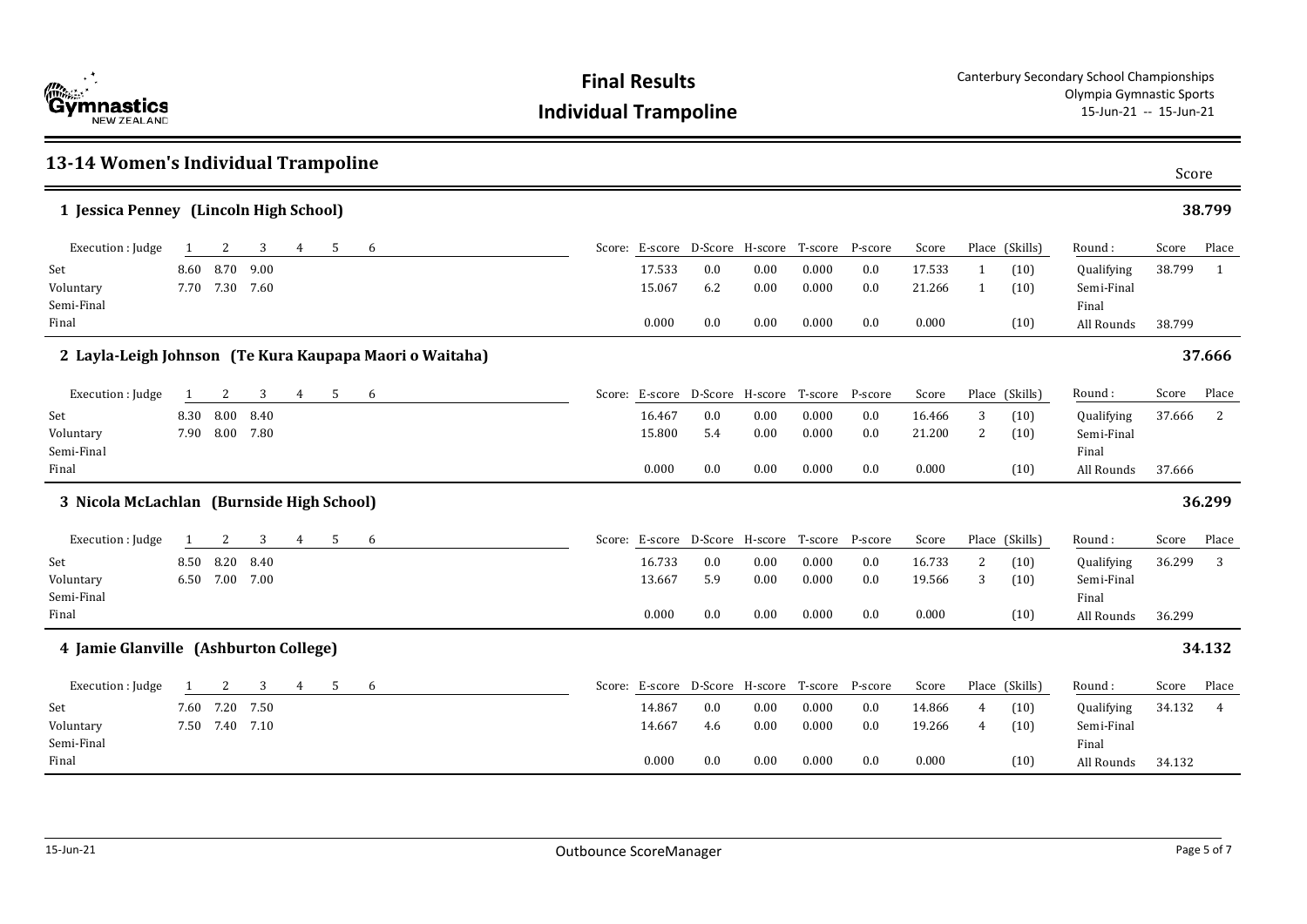

### **13-14 Women's Individual Trampoline**

| ×<br>×<br>×<br>۰,<br>۰.<br>۹<br>×<br>I |
|----------------------------------------|
|----------------------------------------|

| 5 Sarah Reeve (Mt Hutt College) |      |                                        |                                      |   |  |   |                          |        |                                                                          |     |                 |       |                    |        |                        |                                      | 31.233                               |        |               |  |  |  |  |
|---------------------------------|------|----------------------------------------|--------------------------------------|---|--|---|--------------------------|--------|--------------------------------------------------------------------------|-----|-----------------|-------|--------------------|--------|------------------------|--------------------------------------|--------------------------------------|--------|---------------|--|--|--|--|
| Execution : Judge               |      |                                        | 3                                    | 4 |  | 6 |                          | Score: | E-score                                                                  |     | D-Score H-score |       | T-score P-score    | Score  |                        | Place (Skills)                       | Round :                              | Score  | Place         |  |  |  |  |
| Set                             | 7.20 | 6.90                                   | 7.20                                 |   |  |   |                          |        | 14.200                                                                   | 0.0 | 0.00            | 0.000 | 0.0                | 14.200 |                        | (10)                                 | Qualifying                           | 31.233 | $\mathcal{F}$ |  |  |  |  |
| Voluntary                       | 7.20 | 7.00                                   | 7.00                                 |   |  |   |                          |        | 14.133                                                                   | 2.9 | 0.00            | 0.000 | 0.0                | 17.033 |                        | (10)                                 | Semi-Final                           |        |               |  |  |  |  |
| Semi-Final                      |      |                                        |                                      |   |  |   |                          |        |                                                                          |     |                 |       |                    |        |                        |                                      | Final                                |        |               |  |  |  |  |
| Final                           |      |                                        |                                      |   |  |   |                          |        | 0.000                                                                    | 0.0 | 0.00            | 0.000 | 0.0                | 0.000  |                        | (10)                                 | All Rounds                           | 31.233 |               |  |  |  |  |
| <b>Judging Panels:</b>          |      |                                        |                                      |   |  |   |                          |        |                                                                          |     |                 |       |                    |        |                        |                                      |                                      |        |               |  |  |  |  |
| <b>Qualifying Round</b>         |      |                                        |                                      |   |  |   | Semi-Final Round         |        |                                                                          |     |                 |       | <b>Final Round</b> |        |                        |                                      |                                      |        |               |  |  |  |  |
| Chair of Panel                  |      |                                        | Nicci Glanville (Dynamic Gymnastics) |   |  |   | Chair of Panel           |        | Nicci Glanville (Dynamic Gymnastics)                                     |     |                 |       | Chair of Panel     |        |                        | Nicci Glanville (Dynamic Gymnastics) |                                      |        |               |  |  |  |  |
| <b>Execution Judge 1</b>        |      |                                        | Nicci Glanville (Dynamic Gymnastics) |   |  |   | <b>Execution Judge 1</b> |        | Nicci Glanville (Dynamic Gymnastics)                                     |     |                 |       | Execution Judge 1  |        |                        |                                      | Nicci Glanville (Dynamic Gymnastics) |        |               |  |  |  |  |
| Execution Judge 2               |      |                                        | Helen Howden (Olympia)               |   |  |   | <b>Execution Judge 2</b> |        | Helen Howden (Olympia)                                                   |     |                 |       | Execution Judge 2  |        | Helen Howden (Olympia) |                                      |                                      |        |               |  |  |  |  |
| Execution Judge 3               |      |                                        | Taryn Leathart (CSG)                 |   |  |   | Execution Judge 3        |        | <b>Execution Judge 3</b><br>Taryn Leathart (CSG)<br>Taryn Leathart (CSG) |     |                 |       |                    |        |                        |                                      |                                      |        |               |  |  |  |  |
| Difficulty Judge 1              |      | Difficulty Judge 1<br>Will Rotte (CSG) |                                      |   |  |   |                          |        | Difficulty Judge 1<br>Will Rotte (CSG)                                   |     |                 |       |                    |        |                        | Will Rotte (CSG)                     |                                      |        |               |  |  |  |  |